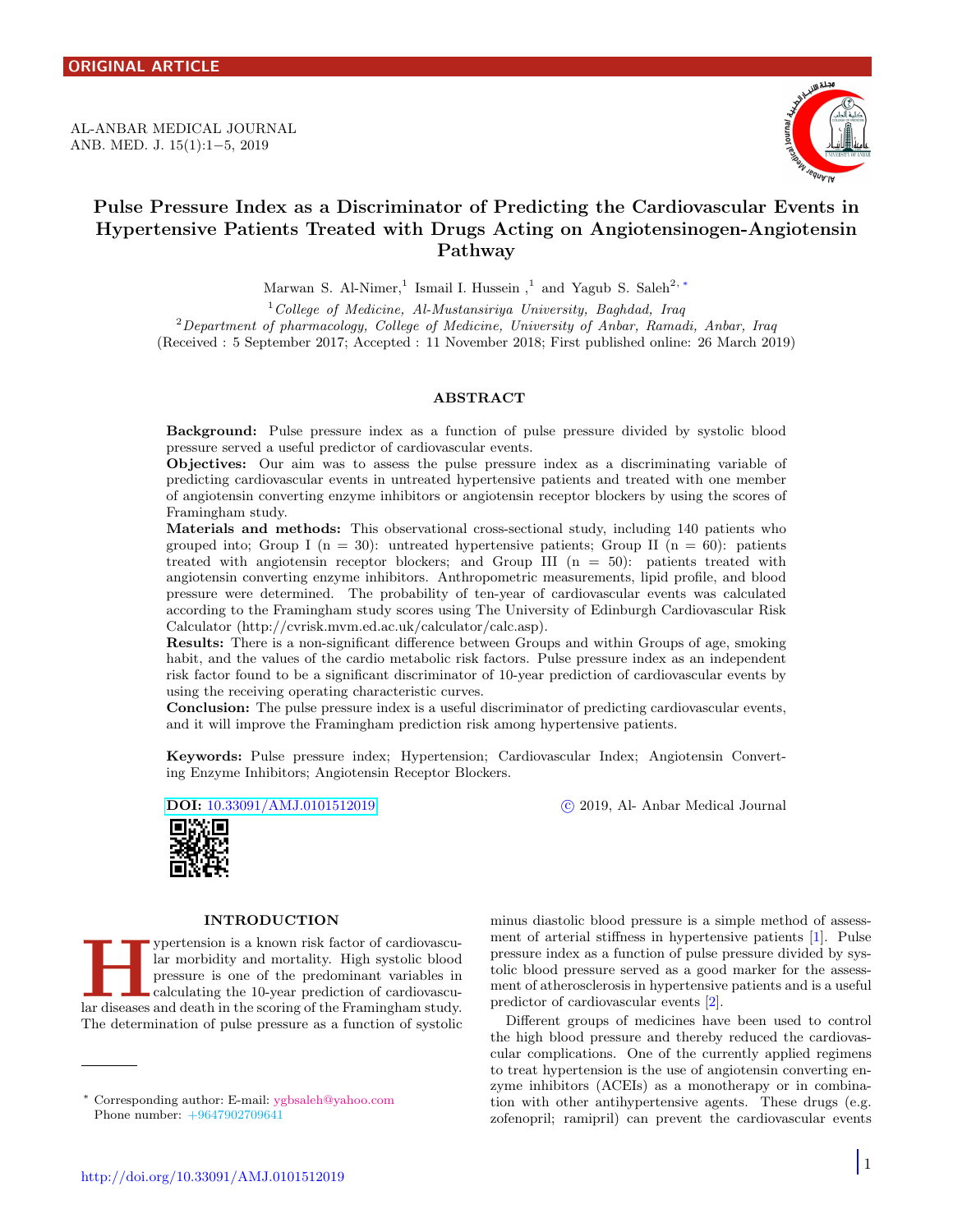(CVEs)[\[3\]](#page-4-2). Ramipril and perindopril have a protective effect against cerebrovascular accidents and they significantly reduced the recurrence of stroke [\[4\]](#page-4-3).

Centrally acting ACEIs (e.g., captopril, lisinopril, enalapril, ramipril) may offer a neuroprotection effect against neurodegenerative diseases. This effect is mediated by interfering with several mechanisms and pathways that ultimately associated with neuronal degeneration e.g. activation of calcium dependent enzymes, production of free radical and others [\[5\]](#page-4-4). Long acting ACEIs that have a tissue-penetrating selectivity (e.g., ramipril) reduce the fatal and non-fatal cardiovascular events [\[6,](#page-4-5) [7\]](#page-4-6). Angiotensin II receptor blockers (ARBs) show a variable effect against the CVEs. Candesartan reduces the blood pressure without reducing or preventing the CVEs [\[8\]](#page-4-7). Telmisartan reduces the fatal and non-fatal CVEs in both hypertensive and non-hypertensive patients, that is, the cardioprotection of telmisartan is not related to its antihypertensive effect. One meta-analysis study demonstrated that ARBs are effective antihypertensive medicines and offered neuroprotection against stroke by 21%, while they did not reduce the risk of heart failure hospitalization, myocardial infarction, or cardiovascular death [\[9\]](#page-4-8).

The rationale of the study that the CVEs relate to multiple risk factors, including the gender, race, smoking, dyslipidemia, obesity, diabetes mellitus and hypertension in respect to the scoring of the Framingham study. Therefore, antihypertensive agents that reduce the pulse pressure via their effects on both the systolic and diastolic blood pressure can offer cardioprotection against CVEs. The aim of this crosssectional study is the assessment of the pulse pressure index as a discriminating variable of predicting the fatal and non-fatal CVEs in hypertensive patients used one member of ACEIs or ARBs using the scores of Framingham study.

## MATERIALS AND METHODS

This observational, cross-sectional study was done in the Department of Physiology, College of Medicine, Al-Mustansiriya University, in cooperation with the Department of Pharmacology, College of Medicine, University of Anbar, from September 2016 to January 2017. The study was conducted according to the guidelines of the Declaration of Helsinki. Each participant signed a consent form prior to his/her enrollment into the study.

The patients were recruited from the private clinics in Baghdad, Iraq. The eligible patients were of both genders and aged  $\geq$  40 year. The criteria of inclusions are patients with primary (essential) hypertension; newly diagnosed; on the treatment with ACEIs or ARBs as a monotherapy of duration not less than three years. The ACEIs that received by patients were captopril, enalapril, lisinopril whereas the ARBs were valsartan, losartan, candesartan. The criteria of exclusions included secondary hypertension, diabetes mellitus, pregnancy, liver and kidney diseases. According to the above-mentioned criteria, a total number of 140 patients were enrolled into this study.

Group I(n=30): Hypertensive patients newly diagnosed without treatment. Group  $II(n=60)$ : Hypertensive patients treated with angiotensin receptor-2 blockers. Group III(n=50): Hypertensive patients treated with angiotensin converting enzyme inhibitors.

The authors examined the patients thoroughly and collected the clinical and laboratory data. According to the questionnaire that designed for this purpose, demographic characteristics, medical history, and the related risk factors were obtained from each patient.

#### Anthropometric measurements

These included the height (m), weight (kg), and the waist circumference (cm). Body mass index (BMI) was calculated by dividing the weight (kg) by height square (m): BMI  $(kg/m<sup>2</sup>)$ . The Waist circumference was measured at the midpoint between the lowest rib and the iliac crest by metallic tape measure. The waist circumference of 88 cm (women) and 94 cm (men) is considered as discriminator value of central obesity. The waist/height ratio is calculated by dividing the waist circumference (cm) over the height (cm). A cutoff point of (0.5) is the indicator that the patients are at high risk of cardiovascular events and/or diabetes [\[10\]](#page-4-9).

# Blood pressure (BP) measurement

The mean of three readings of BP measurements was taken. The pulse pressure (PP) is the difference between the systolic and the diastolic blood pressure. The mean arterial pressure was calculated using the following formula:

 $Mean \, vertical \, pressure(mm \, Hg) = Diastolic \, BP(mm \, Hg)$  $+ 1/3(Systolic BP - Diastolic BP[mm Hq])$ 

Pulse pressure index (PPI) was determined by using the following equation:

Systolic  $BP(mmHg)/PP(mmHg)$ .

#### Biochemical measurements

Venous blood samples were obtained after a 12-hour overnight fasting and then collected into test tubes containing separator gel. Then the sera separated, within one hour after drawing of the blood, by centrifugation at 3000 rpm for 10 minutes. The samples were kept on  $-20^{\circ}$ C and analyzed within three weeks.

Fasting serum glucose and serum lipid profiles, including total triglycerides (TG), total cholesterol (TC), high-density lipoprotein-cholesterol (HDL-c), were determined by using visible spectrophotometer. Very low-density lipoproteincholesterol (VLDL-c) level was equal to the 0.2 multiplying by the serum triglycerides level. The low-density lipoproteincholesterol (LDL-c) was determined by using Friedewald's equation:

$$
LDL-c(mg/dl) = Total \ cholesterol-(HDL-c+VLDL-c)
$$

Atherogenic index was calculated by using the formula:

$$
\mathrm{Log}(TG/HDL)
$$

The risk factor of cardiovascular events including myocardial infarction (MI), coronary heart disease (CHD), cardiovascular disease (CVD), cardiovascular disease death (CVD death), stroke, and coronary heart disease death (CHD death) risk was assessed based on cardio metabolic risk factors and the 10-year probability of CVD. In this cross-sectional study, the following risk factors were assessed: gender, age, systolic blood pressure or known case of hypertension using antihypertensive drugs, high cholesterol level, low HDL-c levels, current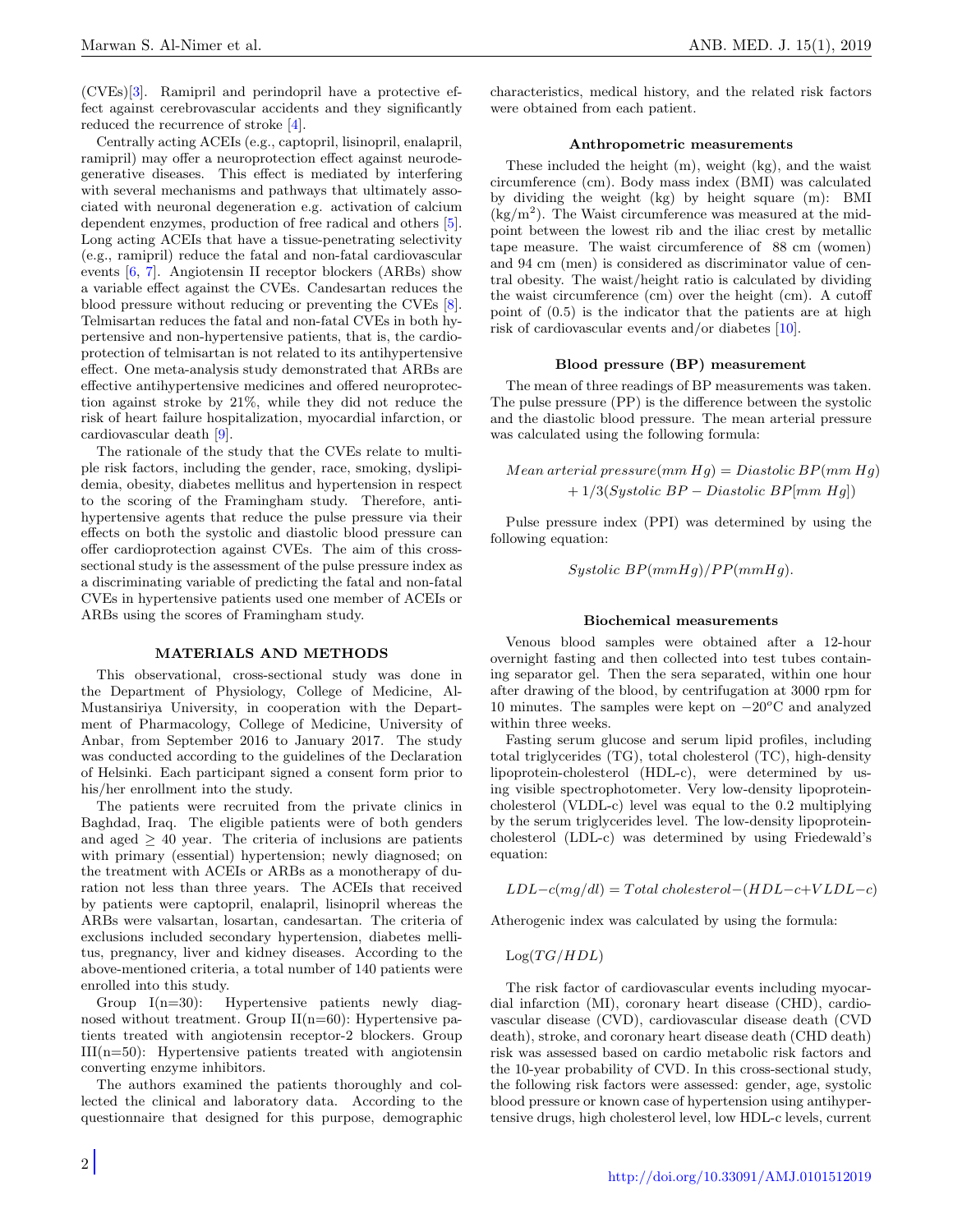|  |  | Table 1. Characteristic features of patients enrolled in the study* |
|--|--|---------------------------------------------------------------------|
|--|--|---------------------------------------------------------------------|

<span id="page-2-0"></span>

| Characteristics                                | Group I                  | Group II                | Group III         |
|------------------------------------------------|--------------------------|-------------------------|-------------------|
|                                                | $(n=30)$                 | $(n=60)$                | $(n=50)$          |
| Gender (Men: Women)                            | 19:11                    | 17:43                   | 16:34             |
| Age $(year)$                                   | $54.3 \pm 9.7$           | $59.0 \pm 8.7$          | $60.4 \pm 9.3$    |
| Smoking $(\%)$                                 | 14(46.7)                 | 30(50)                  | 21(42)            |
| Blood pressure measurements (mmHg)             |                          |                         |                   |
| Systolic BP                                    | $169.3 \pm 10.5$         | $155.0 \pm 8.7$         | $156.6 \pm 21.4$  |
| Diastolic BP                                   | $102.1 \pm 4.7$          | $95.0 \pm 9.5$          | $97.3{\pm}11.0$   |
| Pulse BP                                       | $67.3 \pm 9.7$           | $60.0 \pm 14.2$         | $59.3 \pm 15.3$   |
| Pulse pressure index                           | $0.4 \pm 0.04$           | $0.383 \pm 0.058$       | $0.374 \pm 0.061$ |
| Mean BP                                        | $124.5 \pm 5.5$          | $115.0 \pm 11.5$        | $116.9 \pm 13.7$  |
| Duration of hypertension (year)                | $\overline{\phantom{0}}$ | $9.2 \pm 5.4^{\dagger}$ | $6.2 \pm 3.3$     |
| Anthropometric measurements                    |                          |                         |                   |
| Body mass index $(kg/m^2)$                     | $30.2 \pm 6.5$           | $29.9 \pm 7.8$          | $30.1 + 5.8$      |
| Waist circumference (cm)                       | $100.6 \pm 10.6$         | $98.9 \pm 14.1$         | $99.9 \pm 11.4$   |
| $\geq 88$ cm (women)                           | 19(100)                  | 35(81.4)                | 30(88.2)          |
| $\geq 94$ cm (men)                             | 17(89.5)                 | 10(58.8)                | 12(75)            |
| Waist to height ratio                          | $0.513 \pm 0.11$         | $0.6 \pm 0.09$          | $0.6 \pm 0.07$    |
| $\geq 0.5$                                     | 14(46.7)                 | 55(91.7)                | 47 (94)           |
| Fasting biochemical measurements $(mg/dl)$     |                          |                         |                   |
| Serum glucose                                  | $106.6 \pm 10.1$         | $111.1 \pm 16.1$        | $110.6 \pm 17.2$  |
| Serum cholesterol                              | $182.0 \pm 36.6$         | $178.6 \pm 36.7$        | $179.1 \pm 29.3$  |
| Serum triglycerides                            | $175.8 \pm 55.2$         | $158.7 \pm 47.5$        | $151.7 \pm 54.2$  |
| $\geq$ 150                                     | 20(66.7)                 | 38(63.3)                | 28(56)            |
| Serum high density lipoprotein-cholesterol     | $50.2 \pm 9.8$           | $45.7 \pm 8.2$          | $48.6 \pm 7.7$    |
| $\geq 50$ (women)                              | 6(31.6)                  | 29(67.4)                | 14(41.1)          |
| $\geq$ 35 (men)                                | 2(18.2)                  | 2(11.8)                 | 2(12.5)           |
| Serum non-high density lipoprotein-cholesterol | $131.8 \pm 39.5$         | $132.9 \pm 36.3$        | $130.5 \pm 27.2$  |
| Atherogenic index                              | $0.531 \pm 19$           | $0.528 \pm 0.16$        | $0.470 \pm 0.2$   |

<sup>∗</sup> The results are expressed as mean SD and number (%). The results analyzed using posthoc one-way ANOVA test.

 $^\dagger$   $\,$  p  $=$  0.001 significant difference in comparison with Group III.

smoking, elevated blood glucose level or known case of diabetes mellitus. The probability of a ten-year of cardiovascular disease was calculated according to the Framingham study scores using The University of Edinburgh Cardiovascular Risk Calculator (http://cvrisk.mvm.ed.ac.uk/calculator/calc.asp).

#### Statistical analysis

Data were expressed as a number, percent, and whenever possible as means SD. Multivariate analysis using ANOVA posthoc test for independent variable of cardio metabolic risk factors, and area under curve (asymptotic confidence interval 95%) were calculated for each cardiovascular event. For all tests, a two-tailed  $p \leq 0.05$  was considered statistically significant. All calculations were made using SPSS (version 20) program for IBM.

## RESULTS

Tabl[e1](#page-2-0) shows the characteristics of the patients enrolled in the study. There are non-significant differences between Groups and within Groups of age, smoking habit, and the values of the cardio metabolic risk factors. The mean value of duration of hypertension is significantly higher in Group II compared with Group I.

The 10-year prediction of stroke was 5.5% in Group II patients, which is significantly less than corresponding percent in Group I (Table [2\)](#page-3-0).

http://doi.org/10.33091/AMJ.0101512019

The multivariate analysis of the data showed that the PP as an independent factor does not correlate with the prediction of the CVEs (Table [3\)](#page-3-1), whereas the pulse pressure index as an independent risk factor significantly predicts the stroke and cardiovascular disease death in newly diagnosed hypertension. This indicates that patients with low pulse pressure index are vulnerable to the CVEs (Table [4\)](#page-3-2).

Table [5](#page-3-3) shows that the pulse pressure index is a significant discriminating variable that can predict cardiovascular events in Group I and II and this discrimination does not reach significant levels in hypertensive patients treated with ACEIs (Group III).

# DISCUSSION

The results of this study show that the patients are in a state of uncontrolled hypertension and the PP or PPI are beyond the normal limits. The predicted of percentages of CVEs are non-significantly less than corresponding values of untreated hypertension. A wide pulse pressure that was reported in this study indicates that the elasticity of the large blood vessels is reduced, and the process of atherosclerosis is existed [\[11\]](#page-4-10). The values of PP and PPI of the treated hypertensive patients (Group II) or (Group III) are nonsignificantly less than the corresponding values of untreated hypertension (Group I). Therefore, a wide peripheral pulse pressure over 55−60 mmHg is a biomarker of increase cardiovascular morbidity [\[12\]](#page-4-11). There is evidence that a 10-mm Hg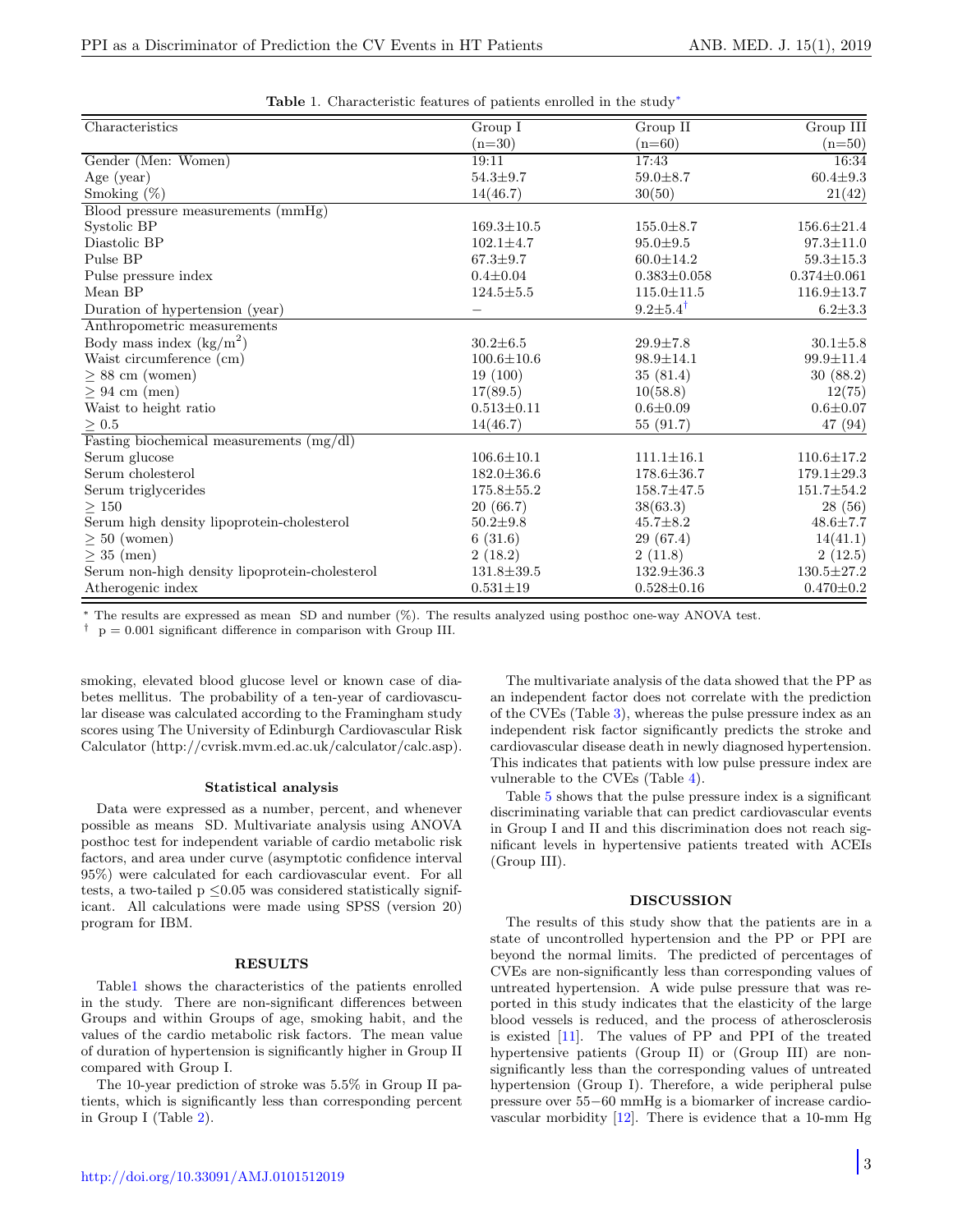<span id="page-3-0"></span>

| $\frac{1}{2}$ and $\frac{1}{2}$ and $\frac{1}{2}$ and $\frac{1}{2}$ are $\frac{1}{2}$ and $\frac{1}{2}$ are $\frac{1}{2}$ and $\frac{1}{2}$ are $\frac{1}{2}$ and $\frac{1}{2}$ are $\frac{1}{2}$ and $\frac{1}{2}$ are $\frac{1}{2}$ and $\frac{1}{2}$ are $\frac{1}{2}$ and $\frac{1}{2}$ a |                 |                         |                 |  |
|-----------------------------------------------------------------------------------------------------------------------------------------------------------------------------------------------------------------------------------------------------------------------------------------------|-----------------|-------------------------|-----------------|--|
|                                                                                                                                                                                                                                                                                               | Group I         | Group II                | Group III       |  |
|                                                                                                                                                                                                                                                                                               | $(n=30)$        | $(n=60)$                | $(n=50)$        |  |
| Coronary heart disease                                                                                                                                                                                                                                                                        | $12.4 \pm 9.8$  | $12.3 \pm 6.5$          | $12.0 \pm 7.3$  |  |
| Myocardial infarction                                                                                                                                                                                                                                                                         | $7.7 \pm 7.7$   | $7.0 \pm 5.2$           | $6.9{\pm}5.8$   |  |
| Stroke                                                                                                                                                                                                                                                                                        | $6.3 \pm 6.4$   | $5.5 \pm 4.1^{\dagger}$ | $5.7 \pm 5.3$   |  |
| Cardiovascular disease                                                                                                                                                                                                                                                                        | $22.1 \pm 14.9$ | $22.2 \pm 11.3$         | $21.5 \pm 12.9$ |  |
| Coronary heart disease death                                                                                                                                                                                                                                                                  | $3.4 \pm 4.9$   | $2.9 \pm 2.8$           | $3.2 \pm 3.6$   |  |
| Cardiovascular disease death                                                                                                                                                                                                                                                                  | $5.2 \pm 7.2$   | $4.9{\pm}4.3$           | $5.3 \pm 6.3$   |  |

Table 2. 10-years prediction  $(\%)$  of cardiovascular events<sup>\*</sup>

<sup>∗</sup> The results are expressed as mean SD. The results were analysed using one-way posthoc ANOVA test.

 $\dagger$  p=0.032 significant difference in comparison with Group I.

<span id="page-3-1"></span>Table 3. Multivariate analysis shows the impact of pulse pressure as an independent variable on the 10-year prediction of cardiovascular events

| Multivariate variables       |                | Group I<br>$(n=30)$ |                | Group II<br>$(n=60)$ |                | Group III<br>$(n=50)$ |  |
|------------------------------|----------------|---------------------|----------------|----------------------|----------------|-----------------------|--|
|                              | Adjusted $R^2$ | $P^*$ -value        | Adjusted $R^2$ | P-value              | Adjusted $R^2$ | P-value               |  |
| Coronary heart disease       | $-0.127$       | 0.833               | 0.136          | 0.108                | $-0.015$       | 0.108                 |  |
| Myocardial infarction        | $-0.159$       | 0.910               | 0.079          | 0.221                | 0.0300         | 0.221                 |  |
| Stroke                       | $-0.033$       | 0.359               | 0.088          | 0.200                | 0.2150         | 0.200                 |  |
| Cardiovascular disease       | $-0.074$       | 0.677               | 0.124          | 0.127                | 0.0090         | 0.127                 |  |
| Coronary heart disease death | $-0.113$       | 0.794               | 0.041          | 0.330                | $-0.009$       | 0.330                 |  |
| Cardiovascular disease death | $-0.060$       | 0.634               | $-0.021$       | 0.549                | $-0.079$       | 0.549                 |  |

<sup>∗</sup> P; probability

<span id="page-3-2"></span>Table 4. Multivariate analysis shows the impact of pulse pressure index as an independent variable on the 10-year prediction of cardiovascular events

| Multivariate variables       |                | Group I      |                | Group II |                | Group III |  |
|------------------------------|----------------|--------------|----------------|----------|----------------|-----------|--|
|                              |                | $(n=30)$     |                | $(n=60)$ |                | $(n=50)$  |  |
|                              | Adjusted $R^2$ | $P^*$ -value | Adjusted $R^2$ | P-value  | Adjusted $R^2$ | P-value   |  |
| Coronary heart disease       | $-0.002$       | 0.470        | $-0.054$       | 0.620    | $-0.039$       | 0.581     |  |
| Myocardial infarction        | $-0.023$       | 0.521        | $-0.117$       | 0.753    | $-0.041$       | 0.401     |  |
| Stroke                       | $-0.556$       | 0.001        | $-0.054$       | 0.621    | 0.25200        | 0.075     |  |
| Cardiovascular disease       | $-0.122$       | 0.215        | $-0.075$       | 0.667    | 0.02100        | 0.445     |  |
| Coronary heart disease death | $-0.131$       | 0.201        | $-0.129$       | 0.775    | $-0.034$       | 0.568     |  |
| Cardiovascular disease death | $-0.310$       | 0.036        | $-0.171$       | 0.845    | $-0.209$       | 0.887     |  |

<sup>∗</sup> P; probability

<span id="page-3-3"></span>Table 5. Areas under the receiver operating characteristic (ROC) curves for pulse pressure index in predicting cardiovascular events[∗](#page-0-1)

|                              | Group I                | Group II               | Group III              |
|------------------------------|------------------------|------------------------|------------------------|
|                              | $(n=30)$               | $(n=60)$               | $(n=50)$               |
| Coronary heart disease       | $0.547(0.334 - 0.759)$ | $0.710(0.578 - 0.842)$ | $0.469(0.306 - 0.632)$ |
| Myocardial infarction        | $0.560(0.349 - 0.771)$ | $0.712(0.581 - 0.843)$ | $0.478(0.316 - 0.641)$ |
| Stroke                       | $0.667(0.465 - 0.868)$ | $0.738(0.609 - 0.866)$ | $0.574(0.413 - 0.735)$ |
| Cardiovascular disease       | $0.609(0.402 - 0.816)$ | $0.698(0.564 - 0.832)$ | $0.522(0.359 - 0.684)$ |
| Coronary heart disease death | $0.573(0.361 - 0.786)$ | $0.680(0.543 - 0.817)$ | $0.485(0.322 - 0.648)$ |
| Cardiovascular disease death | $0.618(0.408 - 0.827)$ | $0.660(0.518 - 0.802)$ | $0.498(0.334 - 0.661)$ |

<sup>∗</sup> The results expressed as area under the curve (95% confidence interval. Null hypothesis true =0.5 taking the cutoff of pulse pressure index of 0.394, 0.388 and 0.377 (the median value of Group I, II and III respectively) which represents the median value.

increase of PP was associated with a 12% increase in coronary heart diseases [\[13\]](#page-4-12). It has been found that PP is an independent risk factor of stroke in normotensive middle-aged subjects [\[14\]](#page-4-13). Therefore, our results highlight the importance of using ARBs in management of hypertension as the predicted percentage of future stroke is significantly less than untreated